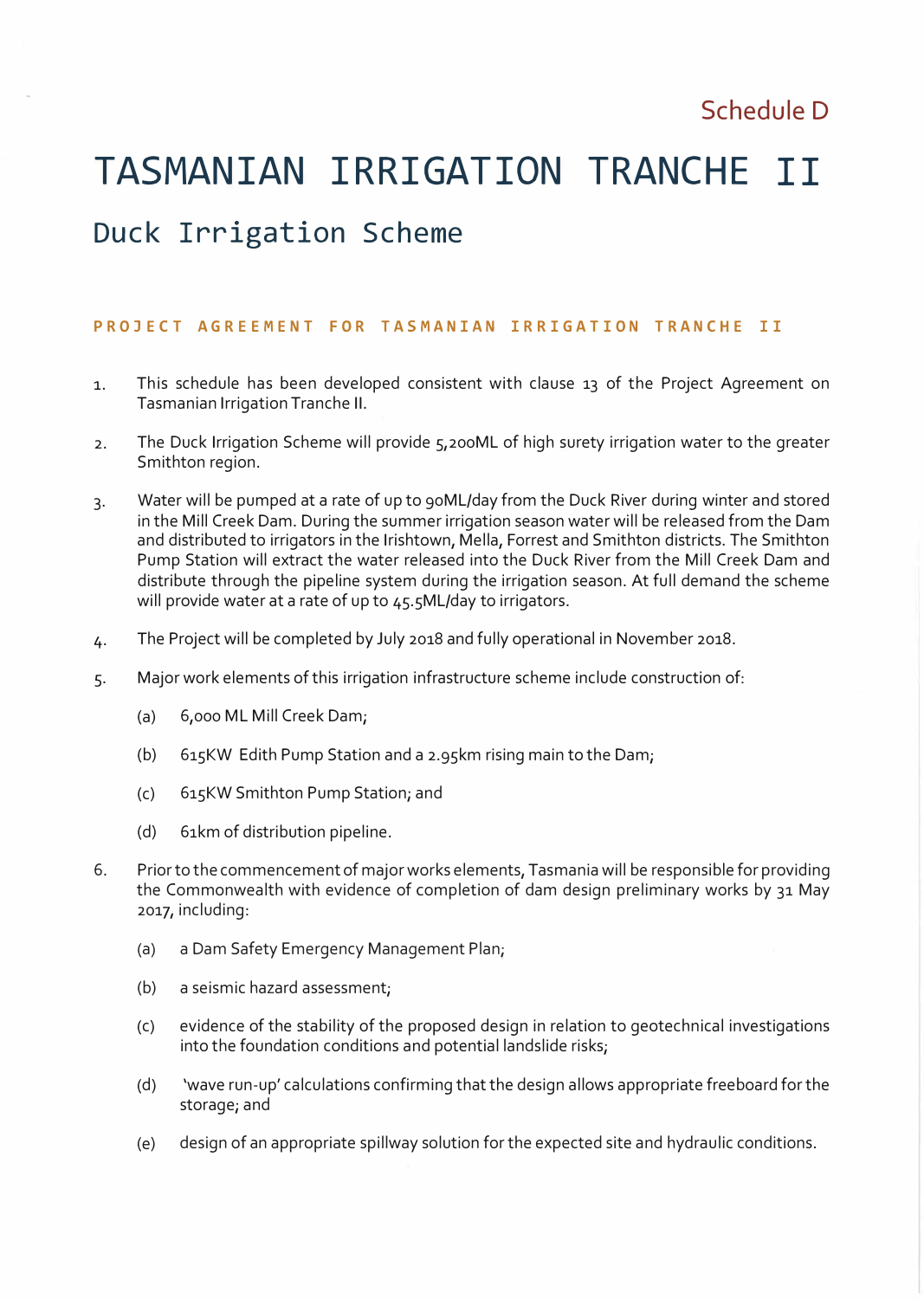7. In accordance with clause 13 of the Agreement, milestones for projects, their relationship to outputs, expected completion dates, relevant reporting dates and expected payments are set out in Table 1.

| Outputs                       | <b>Milestones</b>                                                                                                                                                                            | <b>Report due</b> | Payment     |
|-------------------------------|----------------------------------------------------------------------------------------------------------------------------------------------------------------------------------------------|-------------------|-------------|
| <b>Duck Irrigation Scheme</b> | Dam Construction<br>15% of detailed design review completed<br>$\bullet$<br>10% by area of dam site clearing completed<br>Pipeline & Pump Station<br>15% of detailed design review completed | 9/6/2017          | \$1,424,399 |
|                               | Dam Construction<br>100% of dam site clearing complete<br>85% of detailed design review completed                                                                                            | 17/11/2017        | \$4,747,999 |
|                               | Pipeline & Pump Station<br>85% of detailed design review completed<br>50% HDPE piping delivered<br>20% Valve supply delivered<br>10% of piping installed                                     |                   |             |
|                               | Dam Construction<br>Detailed design complete<br>$\bullet$<br>70% above ground works quantity based<br>$\bullet$<br>completed                                                                 | 1/5/2018          | \$6,330,666 |
|                               | Pipeline & Pump Station<br>85% of piping installation completed<br>$\bullet$<br>80% of Edith pump station completed<br>80% of Smithton pump station completed                                |                   |             |
|                               | Dam Construction<br>Practical completion achieved as defined under<br>the design and construct contract and Clause 9<br>below                                                                | 10/8/2018         | \$3,323,602 |
|                               | Pipeline & Pump Stations<br>Practical completion achieved as defined under<br>the design and construct contract and Clause 9<br>below                                                        |                   |             |

#### **Table 1: Milestones, reporting and payment summary**

- 8. The Commonwealth will provide an estimated total financial contribution to this project of \$15,826,666 in respect of this Agreement as shown in Table 2. All payments are GST exclusive.
- 9. The Tasmanian Government will also be responsible for ensuring that, for the purposes of the practical completion, the project will:
	- (a) be complete and free from defects or omissions, except for defects or omissions that are minor in nature, that the Tasmanian Government cannot reasonably fix, or by fixing, will significantly inconvenience users of the works;